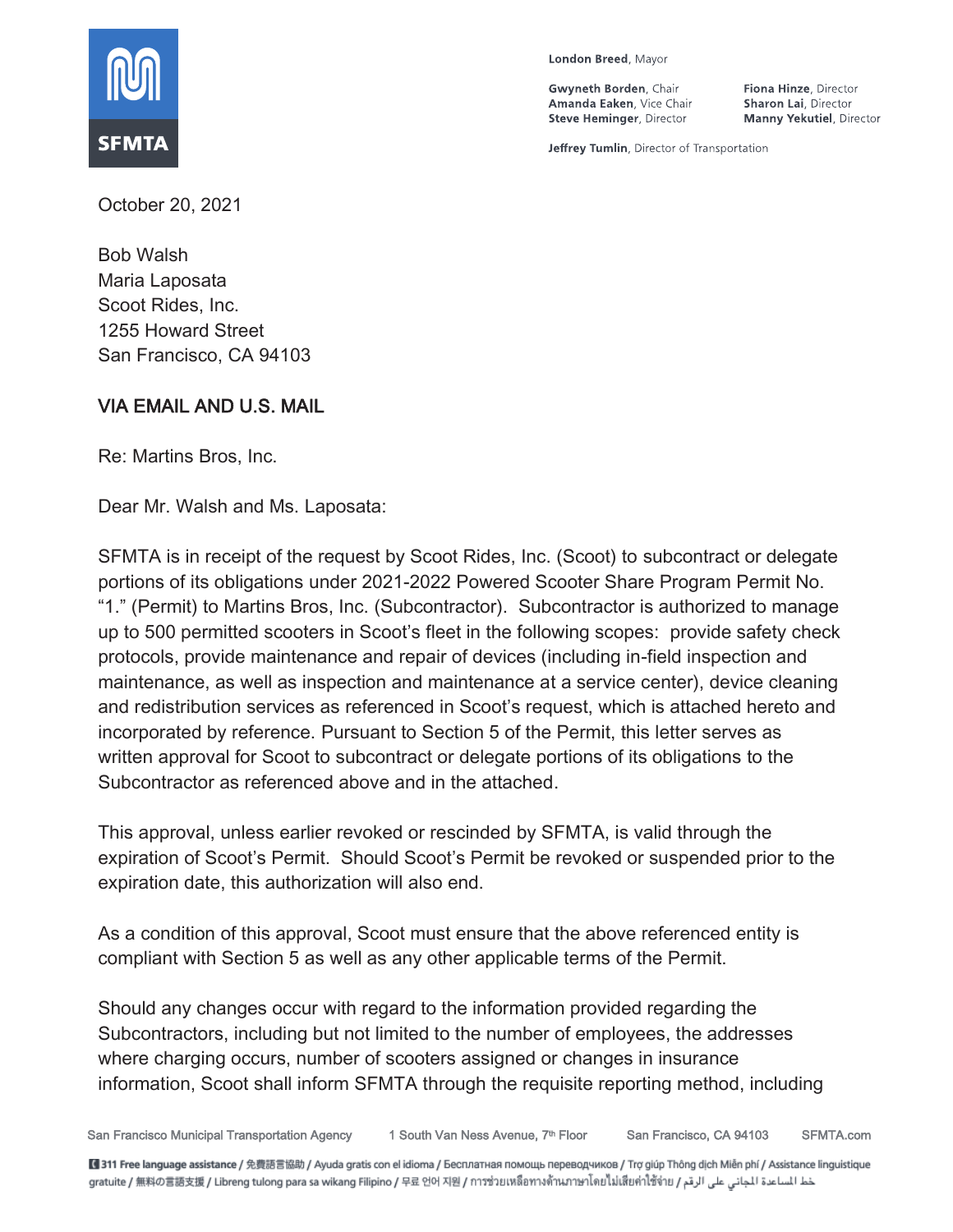

monthly or quarterly reports. If there is no monthly or quarterly report relating to the change, Scoot shall immediately inform SFMTA (Sarah Hellman Sarah.Hellman2@sfmta.com) of the changed information in writing.

Should Scoot terminate its relationship with the above referenced entity, it shall inform SFMTA in writing immediately. It is Scoot's duty to ensure that current insurance documentation is on file with SFMTA.

Sarah Hellman

Sarah Hellman Mobility Services Permit Manager Taxis, Access & Mobility Services Division

Encl: Martins Bros, Inc. Support Center Document; GGPAC Additional Questions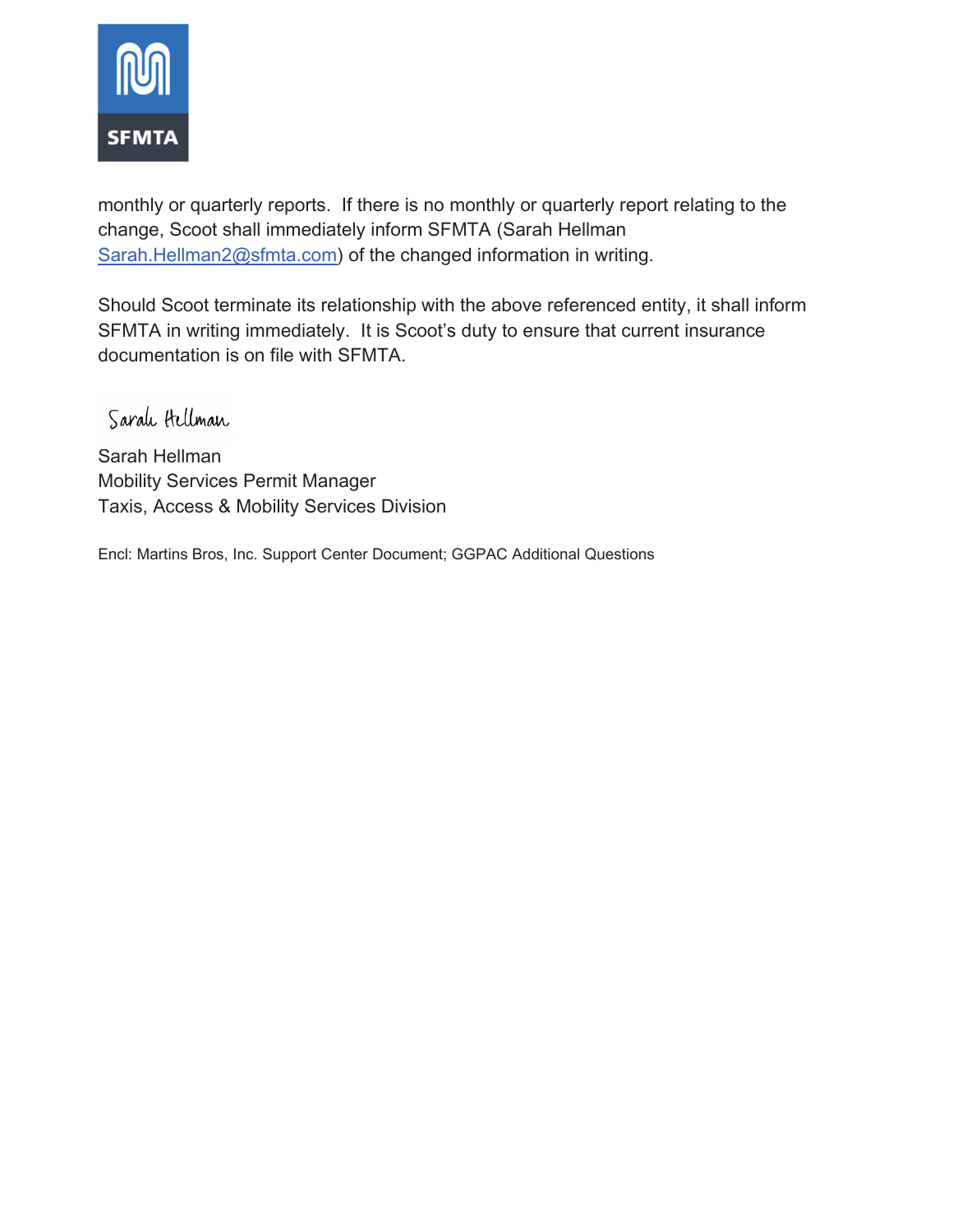

### **Martins Bros, Inc. Support Documentation**

The following pages describe Martins Bros, Inc.'s operational responsibilities under Scoot's 'Fleet Manager' agreement, under which they will manage up to 500 vehicles. These responsibilities and procedures are identical to those currently performed by Scoot's in-house operations team. Scoot is solely responsible for Martins Bros, Inc.'s operational performance. In addition, Scoot will continue to operate our in-house service team concurrently with Martins Bros, Inc. and will be working with Martins Bros, Inc. on a daily basis.

#### **Safety Check Protocols / Customer Notifications:**

Martins Bros, Inc. will generally learn that a scooter may require maintenance through one of the following safety check protocols or customer notification channels, which collectively enable multiple touch points per vehicle per day. If any vehicle is flagged as requiring maintenance, we remove it from the Scoot app thus making the scooter unavailable for rental. Martins Bros, Inc.'s on-the-ground team will retrieve any scooter that is non-functional due to a depleted battery or other damage within 2 hours of knowledge of the location of such scooter.

- **In-field Diagnosis:** During field operations, a team member notices a maintenance or cosmetic issue.
- **Service Center Inspection:** Upon arrival at a service center, a scooter is found to have a maintenance need during our regular multi-point inspection. This occurs at least once a week when each scooter enters a service center for charging.
- **Rider Feedback:** A Scoot rider flags an issue in their in-app post-ride feedback. This occurs every time a user interacts with our scooters.
- **Community Mode and Other Community Feedback Channels:** Community Mode enables riders and non-riders to report issues directly from the Scoot app. Scoot also collects feedback via email, phone, social media and our website. This occurs at all times.

### **Maintenance and Repair of Devices:**

**In-Field Maintenance:** Martins Bros, Inc. conducts an in-field diagnosis of the vehicle. If a Scooter is in need of repair, they perform basic maintenance on the spot to reduce operational VMT or flag the Scooter for further attention and pickup for repair.

**In-field Diagnosis:** Local team scans scooter and puts it in "test ride" mode, allowing them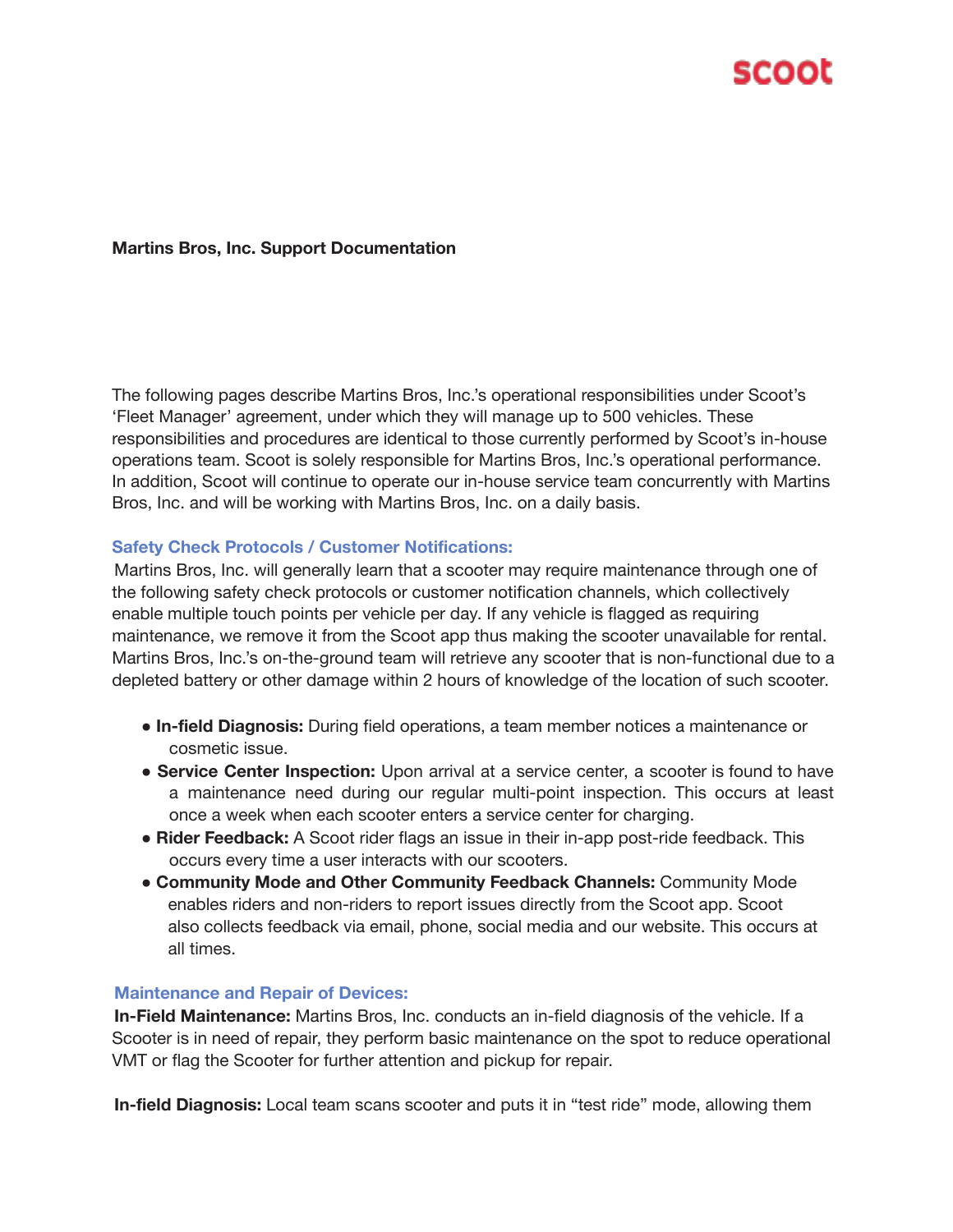

to validate key vehicle functions, including:

- "Brain" communication
- QR code / Bird ID legibility
- Throttle function
- Brake function
- Head and tail light function
- Neck tightness and turning range
- Motor function
- Overall vehicle hygiene and markings

### **In-field Maintenance Actions:**

- **If in good working order:** Local teams sanitize the vehicle and lock the scooter out of the public right-of-way, onto a legal street infrastructure.
- **If the scooter has a minor repair issue:** Local teams perform basic maintenance, including part tightening and brake adjustment. Before reparking the vehicle, they sanitize the vehicle thoroughly.
- **If the scooter requires more substantial repairs:** Local teams mark the vehicle as damaged. They then remotely shut down the scooter, removing it from the rider app, and transport it for service.

### **Martins Bros, Inc. Service Center Maintenance:**

Every scooter that arrives at a Martins Bros, Inc. service center undergoes a full inspection, even if it is just visiting for charging. On average, vehicles visit a service center at least once a week, and all vehicles undergo this same rigorous process before being deployed to the field.

**Martins Bros, Inc. Service Center Inspection:** Mechanic scans scooter and puts it through a multi-point inspection covering all parts of the vehicle, organized by:

- Handlebar
- Chassis External components
- Chassis Internal components
- Functional Inspection
- Other Individual Parts

#### **Martins Bros, Inc. Service Center Maintenance Actions:**

**If in good working order:** The scooter proceeds through the service center charging flow. Our local team then cleans and sanitizes the vehicle before it is redeployed.

**If the scooter has a repair need:** The mechanic marks the specific issue and places the scooter in the repair queue. Scooters are repaired by trained mechanics. After service, the mechanic tests the scooter again using our multi-point checklist. The service center's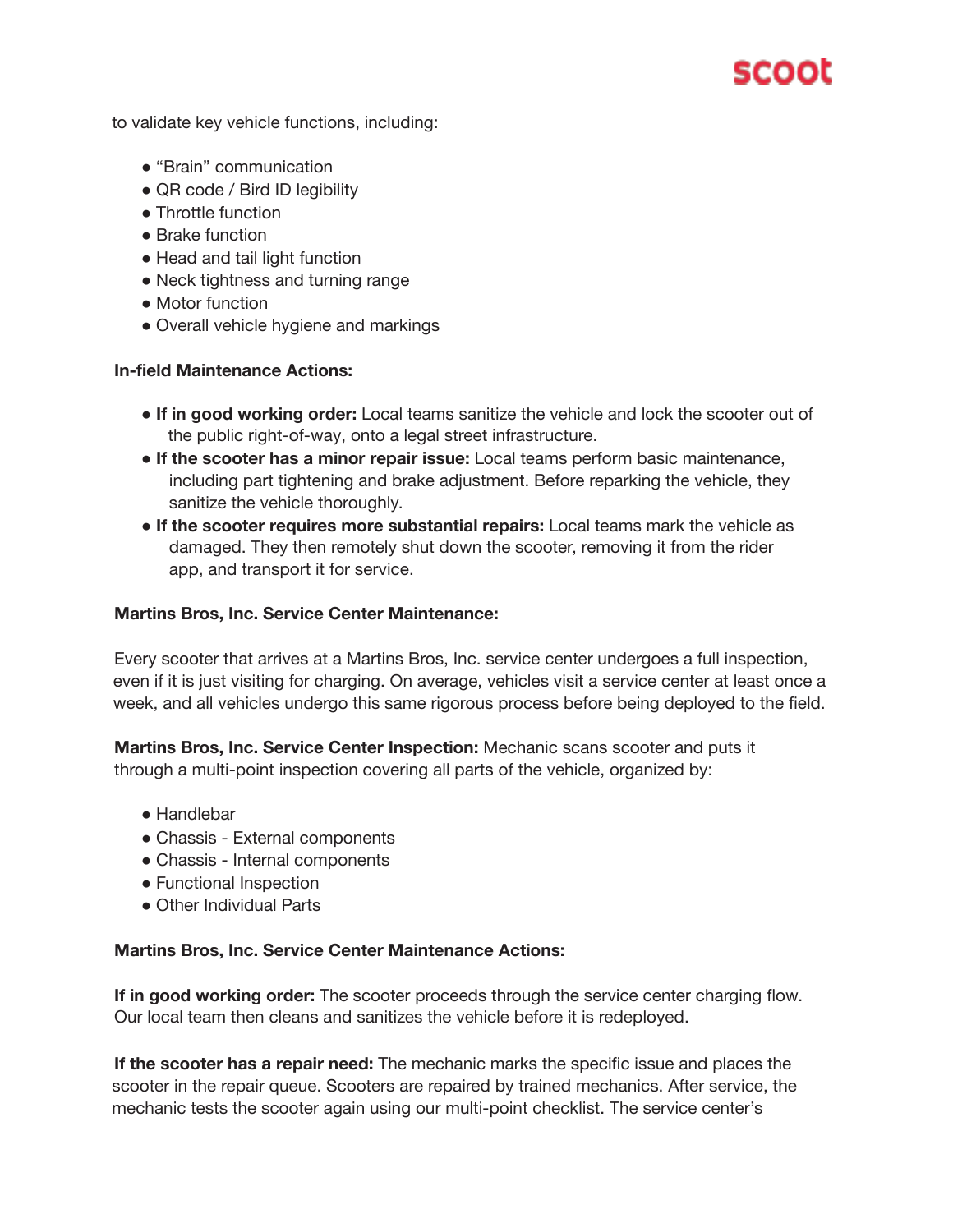

supervising mechanic then inspects a final time before deployment. Staff give all vehicles a "Scoot Bath" at the exit station to ensure they are clean and sanitized before returning to the field.

#### **Cleaning of Devices**

**Field Cleaning and Sanitization:** Local field staff disinfect all vehicle surfaces, including the handlebars (throttle, brake lever and bell), neck and chassis with CDC-approved cleaning agents. If more substantial cleaning is necessary, they mark the Scooter for pickup by the local service center.

**Martins Bros, Inc. Service Center Sanitization and Cleaning ('Scoot Bath'):** Thorough cleaning, including removal of dirt or debris from chassis; disinfectant of handlebars (including throttle, brake lever and bell); removal of any tape or substances obstructing vehicle ID, QR code, 'brain', or speaker; and minor paint touch-ups or graffiti removal as necessary. This occurs every time a Scoot visits a local service center for either charging or maintenance - approximately once a week.

**Vehicle Sanitization by Martins Bros, Inc.:** Disinfect all vehicle surfaces, including the handlebars (throttle, brake lever and bell), neck and chassis before re-deploying vehicles. This occurs after every charge.

#### **Additional Sanitary Measures During the Covid-19 Pandemic:**

During this time of increased public health concern, Scoot continues to maintain the highest-standards of vehicle cleanliness. Traditionally, we have utilized two classes of device cleaning: daily field cleanings and more in-depth 'Scoot Baths' at our Martins Bros, Inc. service center. In response to COVID-19, Scoot has updated both of these processes to ensure our vehicles are not just cleaned but are also thoroughly sanitized. Our new multi-point sanitization protocol ensures the entire e-scooter is disinfected using only Centers for Disease Control and Prevention (CDC) approved cleaning agents. The new process is based on CDC guidelines and features a number of best practices designed to protect the safety of both our team and our riders, including disinfecting all workstation surfaces before and after sanitizing each vehicle, and the use of safety glasses and nitrile gloves.

#### **Redistributing Devices:**

Scoot's Martins Bros, Inc. operations team will actively monitor and redistribute our e-scooters across the entire service area during operational hours. They will also deploy team members to patrol throughout the city, focusing on areas where ride and pedestrian density is greatest. They will also respond to requests from the public for rebalancing. Using Zendesk, a customer service software, our customer service representatives flag all such requests in our system before alerting Martins Bros, Inc. via the "Operator" mode of the Scoot app, allowing them to view the location of the issue and address it quickly and efficiently. Our standard operating procedure for San Francisco will ensure that any non-functional scooter or device parked outside of the service area will be relocated within two hours of notification by the City